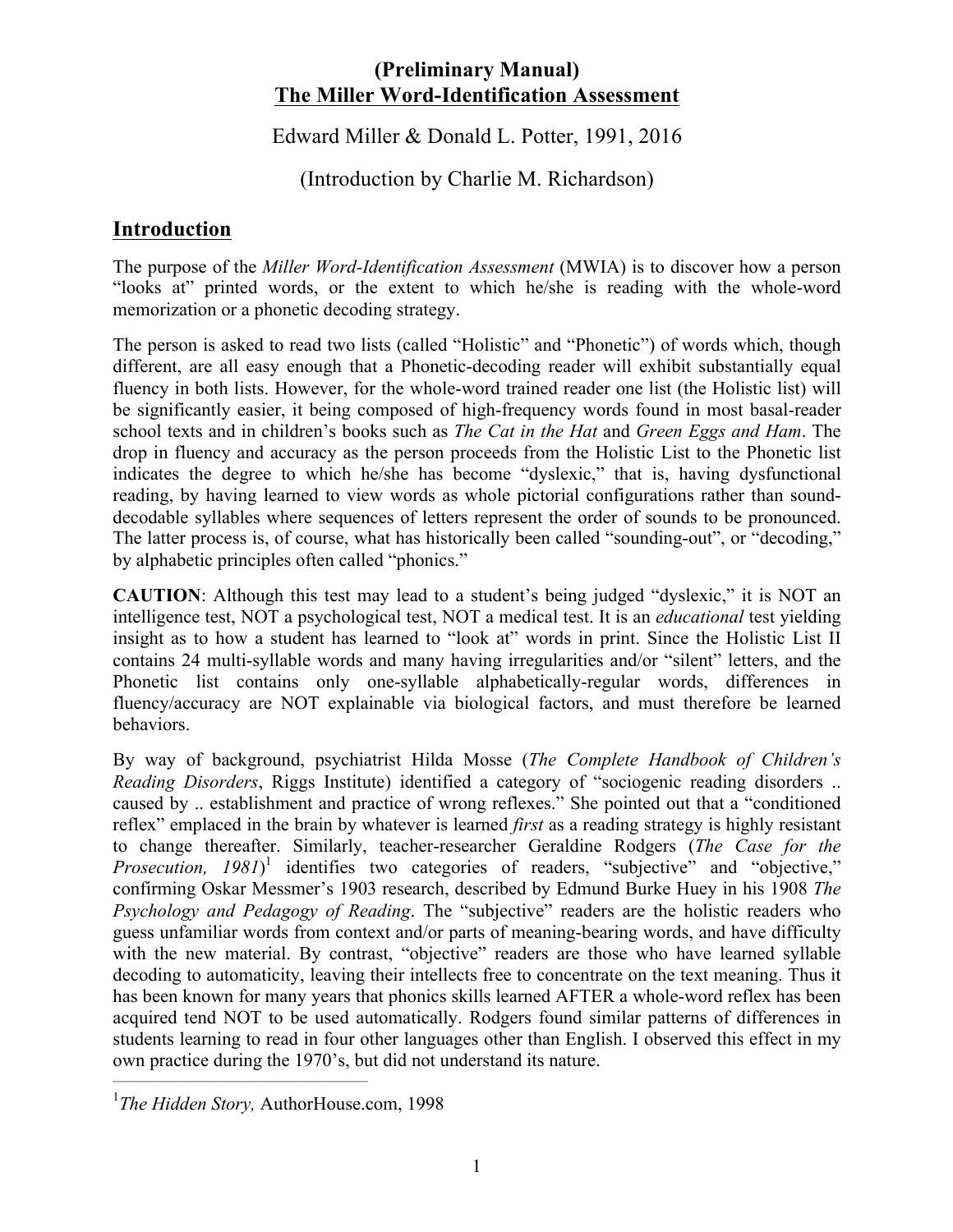# **Test Description**

The MWIA has two levels, each being a pair of lists: Holistic I & Phonetic I; Holistic II & Phonetic II, all contained on three pages (attached), identical for both student and teacher/examiner. A first page is an optional Summary Sheet for recording student data and all test scores and analyses. The second page contains the Level I Holistic and Phonetic lists; the fourth and fifth pages contain respectively the Holistic II and Phonetic II lists. A fifth page is an optional Summary Sheet for recording student data and all test scores and analyses. The sixth and seventh pages are two version of the "Vote" article. The Level I assessment is for young or beginner-level readers. The **Holistic Level I** list consists of the first 50 words from the Dolch Sight Word List. **The Phonetic Level I** list consists of 50 phonetically regular words of one syllable taken from the first 16 Exercises in Rudolf Flesch's 1955 *Why Johnny Can't Read and what you can do about it*. The **Holistic Level II** list contains all 220 words in the Dolch Sight Word List. **The Phonetic Level II** words are from the first 38 Exercises in *Why Johnny Can't Read.* 

# **Procedure**

A. Decide whether you will start at Level I or Level II, based upon your judgment of the student. Young or low-level students might be able to do only Level I; secondary or adult students usually start at Level II. Prepare a teacher's copy of the test by writing the student's name in the spaces of the sheet you will be using. The student will be timed as he reads each list, so you will need a stopwatch or equivalent timing device. The student works from an unmarked copy of the test; it may be useful to set aside copies in (non-glare) plastic page protectors. Arrange the student comfortably seated at a desk or table with a copy of the test face down or with the first row covered. Arrange yourself where the student cannot see if, how, or when you are marking your copy. (If you are recording the test, arrange a microphone in as nonthreatening a position as possible, preferably a small clip-on lavaliere microphone clipped to the front of the student's clothing.) To help the student keep his place, provide a short ruler or file card as a line guide if he seems to need it; or let him use his finger or place a light pencil mark at the beginning of each row as he starts it.

B. Say to the student: "We are going to ask you to read words from two lists. You probably know some of them already. Read all the words across in each row, then the next, and so on. Say each word carefully as you can; accuracy is the most important thing, so do not hurry even though I will be timing you. This is NOT a speed test; we just need to see how long it takes you to read the words." If he has questions, answer them as best you can; then say, "Please turn over the paper and begin." [Point wherever you are starting.]

C. Point as needed to where the student should begin. Help him align his line guide if necessary. Start your timer as the student says the first word. Listen carefully (if not taping), and underline on the teacher's copy each word that the student mis-calls or double-calls. (Notice if his "double-calls" are first holistic, or the reverse.) Stop your timer when he says the last word in the Holistic section. Enter the timer reading in minutes and second by the word "TIME." Reset your timer. (Writing the student's responses over the misread words can reveal valuable insights into the student's word processing strategies – suggested by Donald Potter of Odessa, TX.)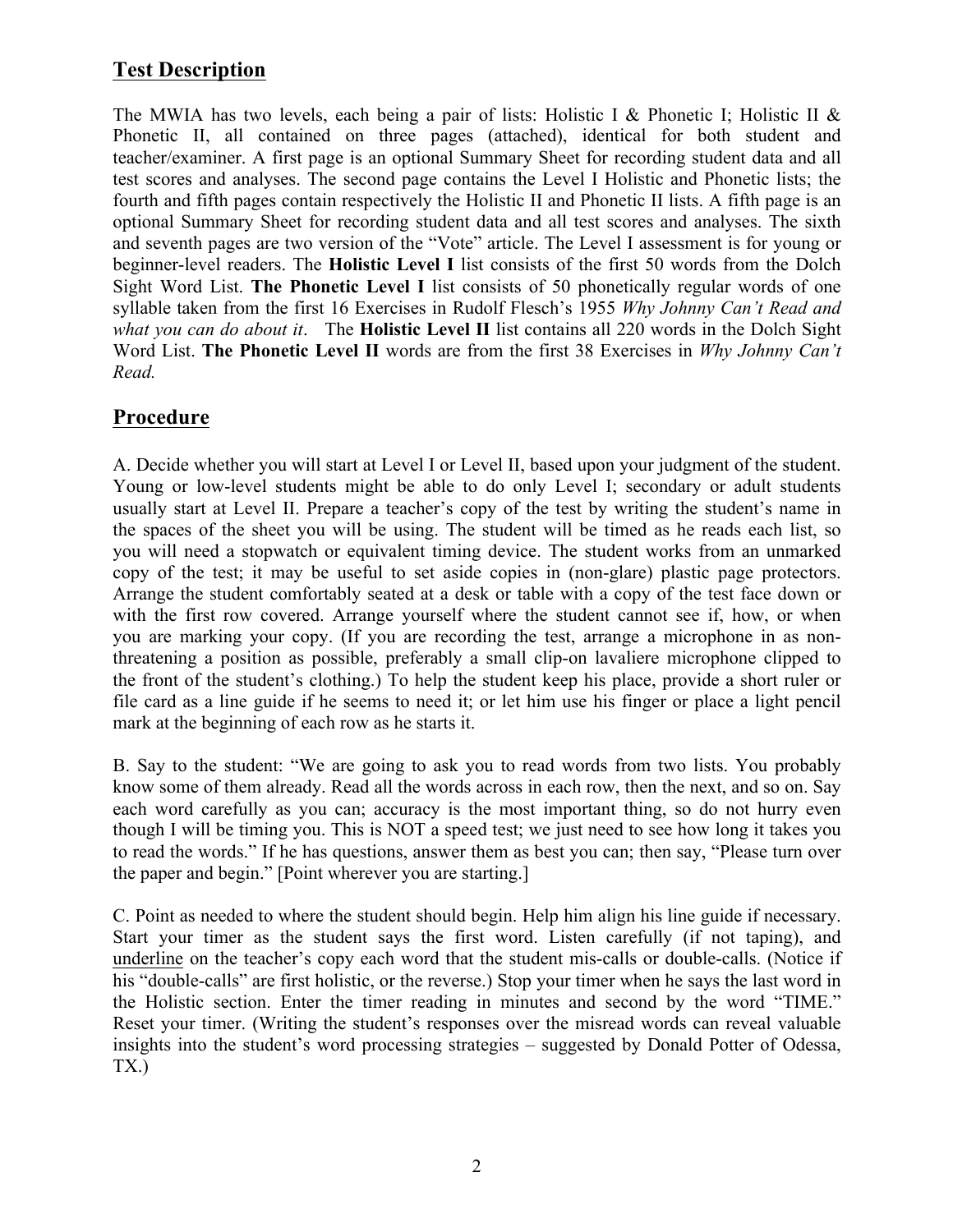D. Repeat C for the Phonetic List. After doing the Phonetic list, in the phonetic section only, revisiting the words (at least  $5 - 10$  if not all) that were missed/underlined, point to each in turn, and ask the student to:

- 1. Spell the word aloud while looking at it, and then,
- 2. Say the word again.

If he now calls the word correctly, draw a circle around it in your copy. If he still mispronounces the word, put /slashes/.

E. If the student took more than 100 seconds on both level I lists, go no further. If he had read either list in less than 100 seconds, proceed with level II, using the same procedures as above.

F. After giving the Phonetic II section, have the student spell and retry missed words as in D, above. Note: For a young student or one who struggled with Level II lists, it may be too much to re-try all the missed words. Revisit only enough to support the computing of a sensible correction basis, say  $5 - 10$ . Record the number revisited in the second blank space after "Spellcorrected." Make the "Phonic Efficiency" computation as the number corrected divided by the number revisited, converted to a percentage.

G. If the student read the Phonetic II list well, have him read the "Vote" article. Underline the mis-called or skipped words, and if possible indicate any substitutions or additions. Record time and errors where indicated.

H. Tell the student he did great things even if he only followed directions!

### **Scoring**

Count the underlined words (including circled) words in each section; write the count on the line "Err." Convert the "times" from minutes & seconds to total seconds. Convert total seconds to word-per-minute (WPM), calculating per the formula below:

For Level I (50-word) test, compute WPM by dividing total seconds into 3000: WPM = (50 X) 60)/(TIME in SECONDS) = 3000/TIME; e.g., for a time of 150 seconds, the speed would be 3000 divided by 150 or 20 WPM. (Round to the nearest whole number.)

For Level II (210 word) sections, WPM is 12,600 divided by total seconds: WPM = (220 X) 60)/(TIME in seconds) = 13200/TIME; e.g., for a time of 200 seconds, the speed would be 13,200 divided by 200 or 66 WPM.

For the "VOTE" articles, WPM is 9000 divided by Total Seconds.

For the Phonetic Sections, count the words that are *circled* and enter the count in the space after "Spell-Corrected." Divide this count by number of words underlined, revisited per the NOTE in Part F, above. Express the results as a percentage, i.e., multiply by 100. This is the "Phonetic Efficiency" indicator, the student's ability to decode words phonetically once his attention has been directed to the spelling.

Compute "percent of slow-downs" as: 100 X (Holistic WPM – Phonetic WPM)/Holistic WPM, and record in the space indicated. In Level II, it is convenient to transcribe the Holistic scores on to the Phonetic page where indicated, so as to have all data on one page.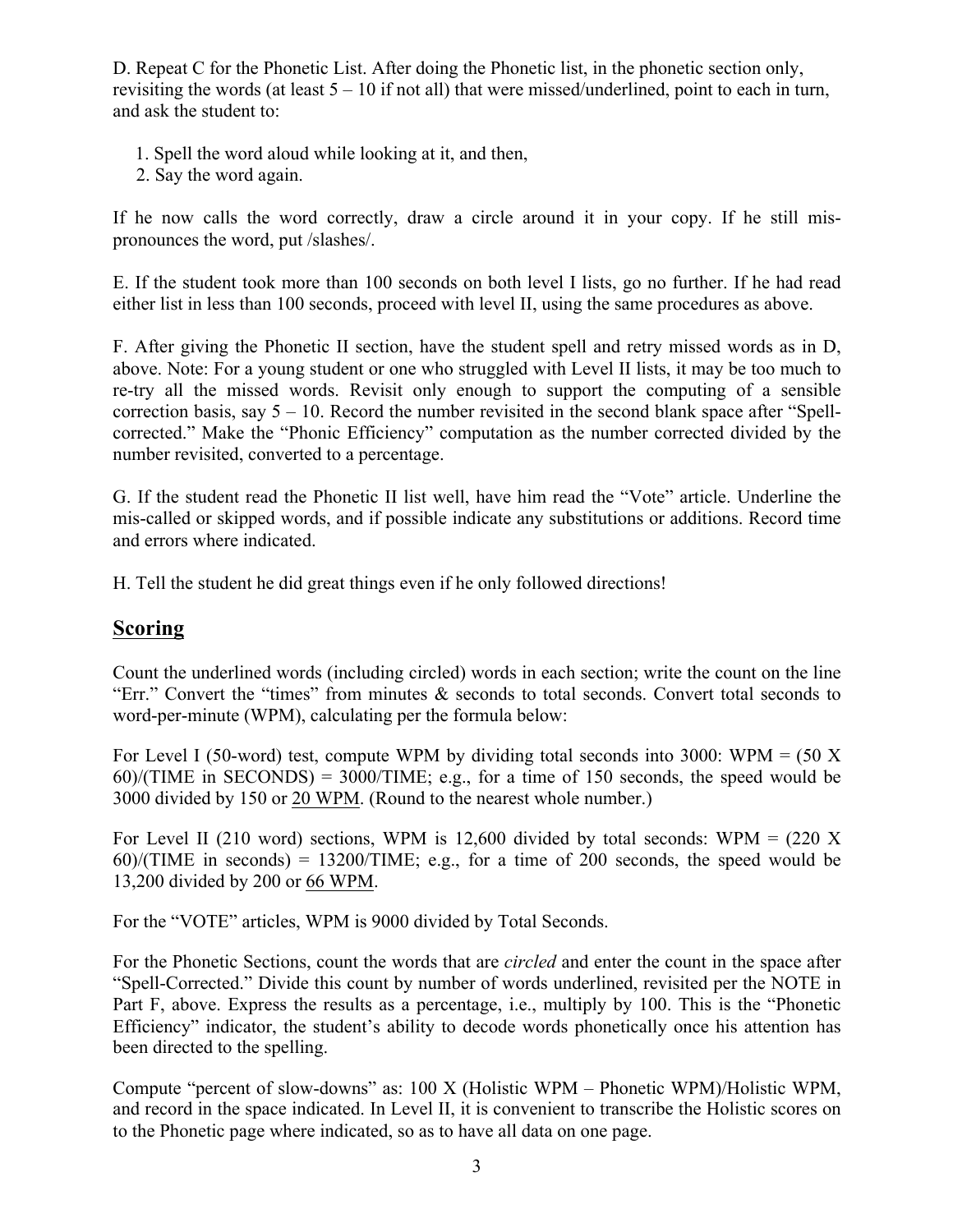### **Interpretation/Discussion**

If the student reads at 30 WPM or more (50 words in 100 seconds or less; or 210 words in 420 seconds or less), he is using an "automatic" system, whatever it is.

Observe the percent slow-down between the corresponding Holistic and Phonetic lists. If the student has first learned a non-phonetic word identification system as a principal strategy, he may be "running on automatic" in the Holistic list, but unable to do so, and significantly (15% or more) slower in the Phonetic list. (Students have been found who slow down more than 50%.)

Compare the numbers of errors between corresponding Holistic and Phonetic lists. If the student is a whole-word reader, his accuracy will suffer on the Phonetic lists. Students whose strategy is holistic have been known to make over 10 times as many errors on the Phonetic as on the Holistic list. Look at the pattern of "double-called" words. The student with the non-phonetic or holistic strategy calls the word non-phonetically *first*, never the other way around.

The spell-and-re-try steps, note that where the student correctly calls certain words *only after his attention is directed to their spelling*, this indicates the existence of TWO knowledge systems relevant to identification of words. The two knowledge systems are mutually exclusive, and the student cannot deny either one by conscious effort. This is a condition known to psychologist as "cognitive dissonances," which has been known to lead to emotional disturbance and trauma.

The holistic, or shape-recognition, a way of perceiving visual stimuli relies mainly on the RIGHT brain hemisphere for processing as simultaneous or "parallel" data. Conversely, the phonetic way of decoding letters and syllables is in *serial* order uses mainly the LEFT brain hemisphere, which is a "serial processor," and which has been found generally to be more involved in language activities – appropriately, as language is inherently serial data.

Also, since the two eyes map mirror-symmetrical images in the two brain hemispheres, an instructional emphasis on "right-brain reading" may account for the increased tendency for reversals and transpositions among non-phonetically-taught students.

If the student's total accuracy is 96% (a *total* of less than 10 errors) in the combined Phonetic sections, his automatic system is phonetically based and will guard him against becoming educationally dyslexic. Such a student will read both kinds of word lists at substantially the same speed, and the newspaper articles in two minutes or less with no substantive errors.

A student who reads ONLY the Holistic list well is a "disabled" or "dyslexic" reader, and will need intensive re-training to re-condition his automatic reflex. Success is uncertain unless the student is highly motivated. Obviously, the earlier the intervention, the more favorable the prognosis.

The acquired-dyslexic condition has been found to be language-specific; that is, an Englishdyslexic reader can acquire a phonetic-based reflex in a second (or additional language) as long as efforts are made to get the student to look at the words analytically instead of holistically.

Perhaps the most important results of this test is that we may better understand the problems associated with learning to read, and begin to examine reading programs in terms of the reading reflexes they produce in their students.

Educational Engineering, Charles M. Richardson, September 27. 1995. Retyped on 4/19/03 by Donald L. Potter for publication on the Education Page of the www.donpotter.net website. Thanks to Miss Geraldine Rodgers for sending corrections on 9/2/03. Published on the WWW on 7/22/04. Switched to 100% Dolch Holistic Sight Word List on 2/14/2016.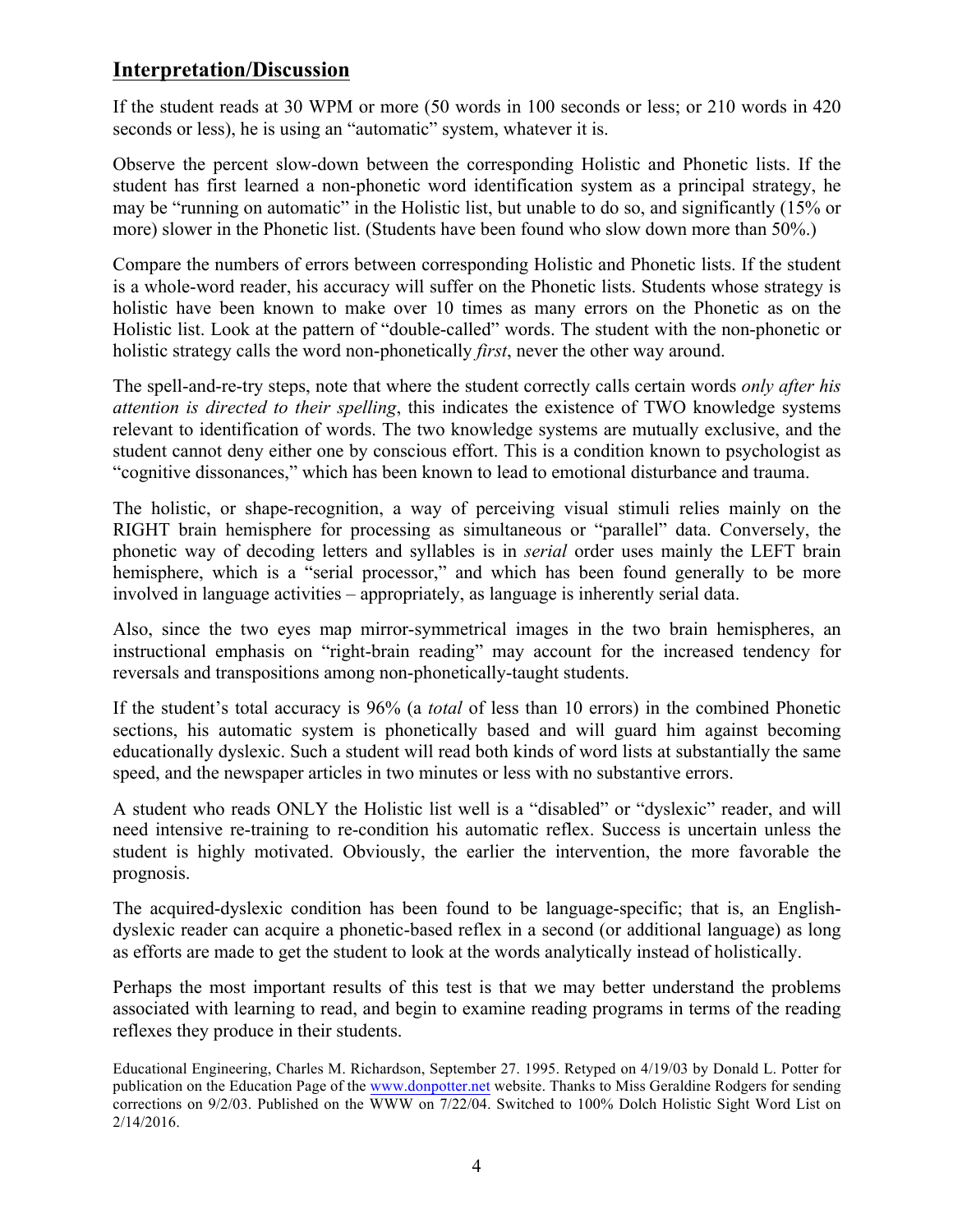# The Miller Word-Identification Assessment (MWIA)

# SUMMARY SHEET

| Edward Miller & Donald L. Potter, 1991, 2016                                   |
|--------------------------------------------------------------------------------|
|                                                                                |
| School City/State City/State                                                   |
| <b>Level I</b>                                                                 |
| Holistic WPM Phonetic WPM Difference ______                                    |
| Difference ______/Holistic WPM __________ x 100 = _______% of Slow-down        |
| Holistic Errors Phonetic Errors Difference                                     |
| Ratio of Phonic Errors ______/Holistic errors _____ = _______                  |
| Phonetic Corrected $\_\_$ out of $\_\_$ attempted = $\_\_$ % Phonic Efficiency |
| Level II                                                                       |
| Holistic WPM Phonetic WPM Difference                                           |
| Difference ______/Holistic WPM __________ x 100 = _______% of Slow-down        |
| Holistic Errors Phonetic Errors Difference                                     |
| Ratio of Phonic Errors ______/Holistic errors _____ = _______                  |
| Phonetic Corrected $\_\_$ out of $\_\_$ attempted = $\_\_$ % Phonic Efficiency |
|                                                                                |
| Scored by TesSum.1, February 12, 2016                                          |
| "Vote I" Article: WPM _______ Errors ______                                    |
|                                                                                |
| Method/Program                                                                 |
| Publisher                                                                      |
| Comments:                                                                      |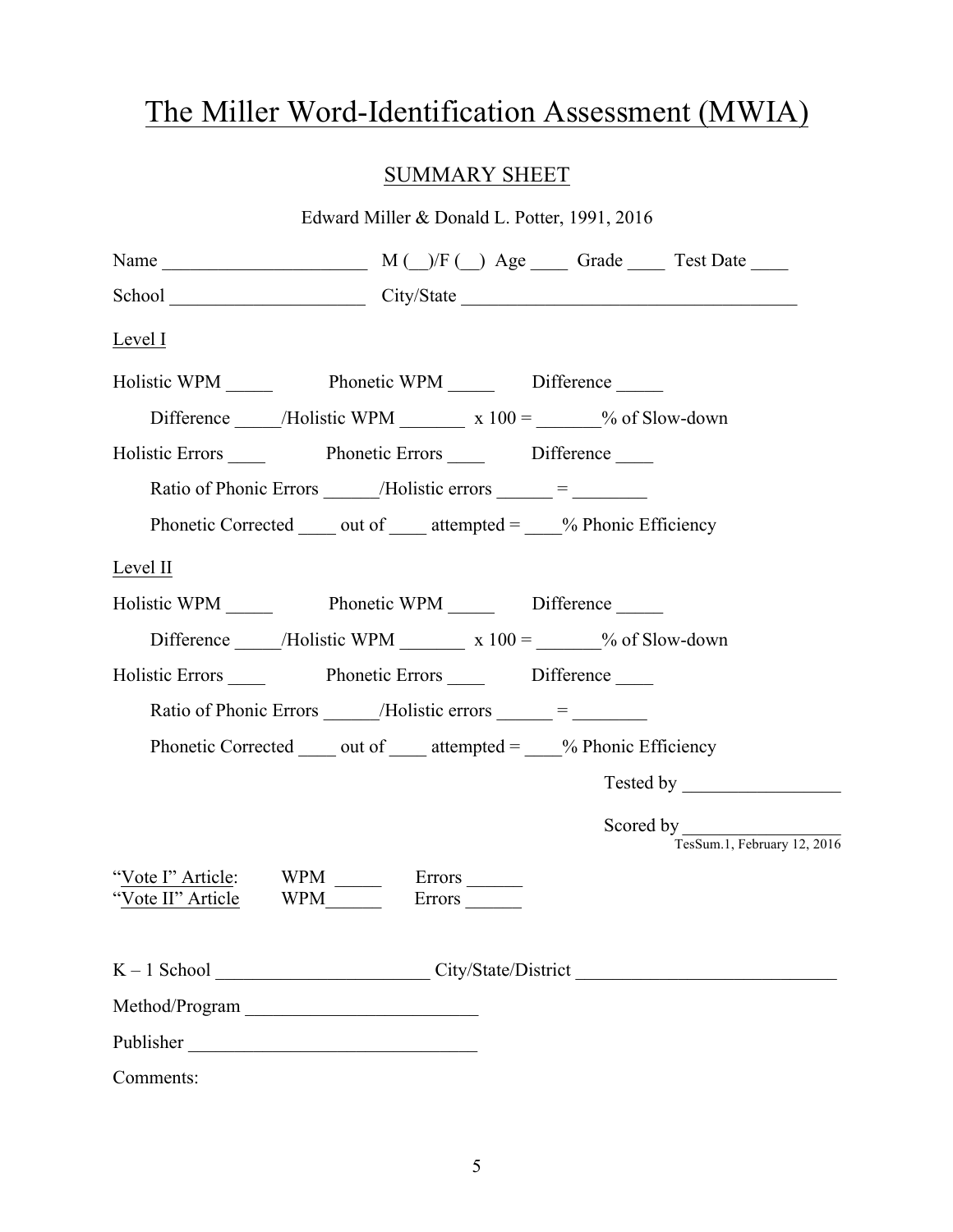|          |                                           |  | Holistic-Dolch I $Time$ $\frac{m}{2}$ = ( $\frac{m}{2}$ Sec)\3000 = $\frac{m}{2}$ WPM Err |  |  |  |    |  |
|----------|-------------------------------------------|--|-------------------------------------------------------------------------------------------|--|--|--|----|--|
|          | the to and a I you it                     |  |                                                                                           |  |  |  | 1n |  |
|          | said for up look is go we little          |  |                                                                                           |  |  |  |    |  |
|          | down can see not one my me big            |  |                                                                                           |  |  |  |    |  |
|          | come blue red where jump away here help   |  |                                                                                           |  |  |  |    |  |
|          | make yellow two play run find three funny |  |                                                                                           |  |  |  |    |  |
|          | he was that she on they but at            |  |                                                                                           |  |  |  |    |  |
| with all |                                           |  |                                                                                           |  |  |  |    |  |

|           | Err Spell-Cor / Phon Eff 16 % Slow-Down 26 |  |  |  |
|-----------|--------------------------------------------|--|--|--|
|           | bib nip map tag job met sip mix            |  |  |  |
|           | pad lock wig pass hot rack jet kid         |  |  |  |
|           | pack Tom luck neck pick cut deck kick      |  |  |  |
|           | duck fuzz mud hack sick men hunt rash      |  |  |  |
|           | pest land tank rush mash rest tent fond    |  |  |  |
|           | bulk dust desk wax ask gulps ponds hump    |  |  |  |
| lamp belt |                                            |  |  |  |

Copyright 2016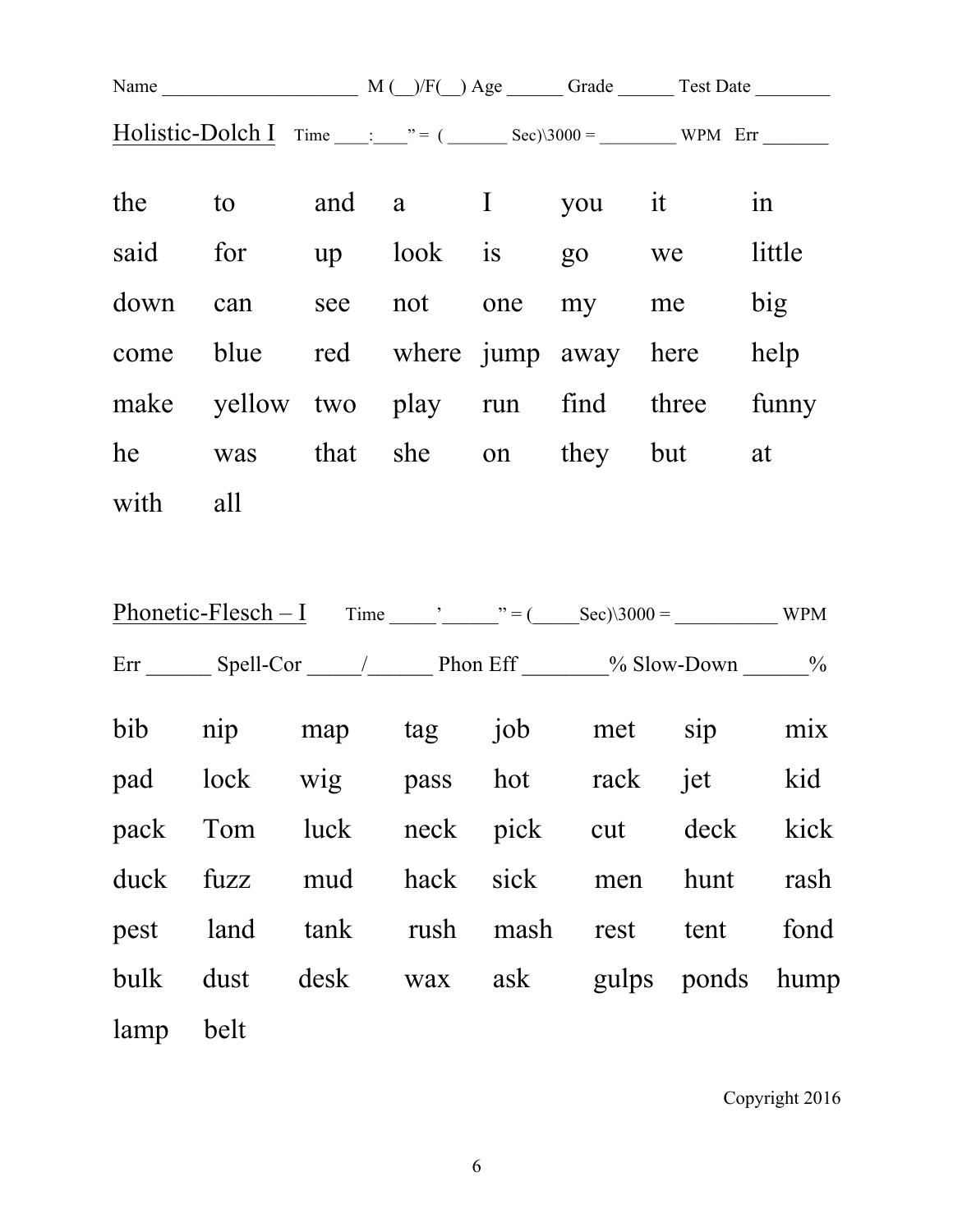|       |                 |                      |        |                 |       | Holistic-Dolch II Time $\frac{1}{\sqrt{2}}$ Time $\frac{1}{\sqrt{2}}$ = $\frac{1}{\sqrt{2}}$ Sec\13,200 = $\frac{1}{\sqrt{2}}$ WPM |                      |        |
|-------|-----------------|----------------------|--------|-----------------|-------|------------------------------------------------------------------------------------------------------------------------------------|----------------------|--------|
|       |                 |                      |        |                 |       |                                                                                                                                    |                      |        |
| the   |                 | to and               | a      |                 |       | I you it                                                                                                                           | $\sin$ $\frac{1}{2}$ | said   |
| for   | up              | look                 | is     | $g_0$           | we    | little                                                                                                                             | down                 | can    |
| see   | not             | one                  | my     | me              | big   | come                                                                                                                               | blue                 | red    |
| where |                 | jump away            | here   | help            |       | make yellow                                                                                                                        | two                  | play   |
| run   | find            | three                | funny  | he              | was   | that                                                                                                                               | she                  | on     |
| they  | but             | at                   | with   | all             | there | out                                                                                                                                | be                   | have   |
| am    | do              | did                  | what   | SO <sub>1</sub> | get   | like                                                                                                                               | this                 | will   |
| yes   | went            | are                  | now    | no              | came  | ride                                                                                                                               | into                 | good   |
| want  | too             | pretty               | four   | saw             | well  | ran                                                                                                                                | brown                | eat    |
| who   | new             | must                 | black  | white           | soon  | our                                                                                                                                | ate                  | say    |
| under | please          | $\sigma$             | his    | had             | him   | her                                                                                                                                | some                 | as     |
| then  |                 | could when           | where  | them            | ask   | an                                                                                                                                 | over                 | just   |
| from  |                 | any how              | know   | put             |       | take every                                                                                                                         | old                  | by     |
| after |                 | think let            |        |                 |       | going walk again may                                                                                                               | stop                 | fly    |
|       | round give once |                      | open   |                 |       | has live thank would very                                                                                                          |                      |        |
| your  | its             | around               | don't  | right           | green | their                                                                                                                              | call                 | sleep  |
| five  | wash            | <b>or</b>            | before | been            | off   | cold                                                                                                                               | tell                 | work   |
| first | does            | goes                 | write  | always          | made  | gave                                                                                                                               | <b>us</b>            | buy    |
| those | use             | fast                 | pull   | both            | sit   | which                                                                                                                              | read                 | why    |
| found | because best    |                      | upon   | these           | sing  | wish                                                                                                                               | many                 | if     |
| long  | about           | got                  | six    | never           | seven | eight                                                                                                                              | today                | myself |
| much  | keep            | try                  | start  | ten             | bring | drink                                                                                                                              | only                 | better |
| hold  | warm            | full                 | done   | light           | pick  | hurt                                                                                                                               | cut                  | kind   |
| fall  | carry           | small                | own    | show            | hot   | far                                                                                                                                | draw                 | clean  |
| grow  |                 | together shall laugh |        | $\tau$          |       |                                                                                                                                    | Copyright 2016       |        |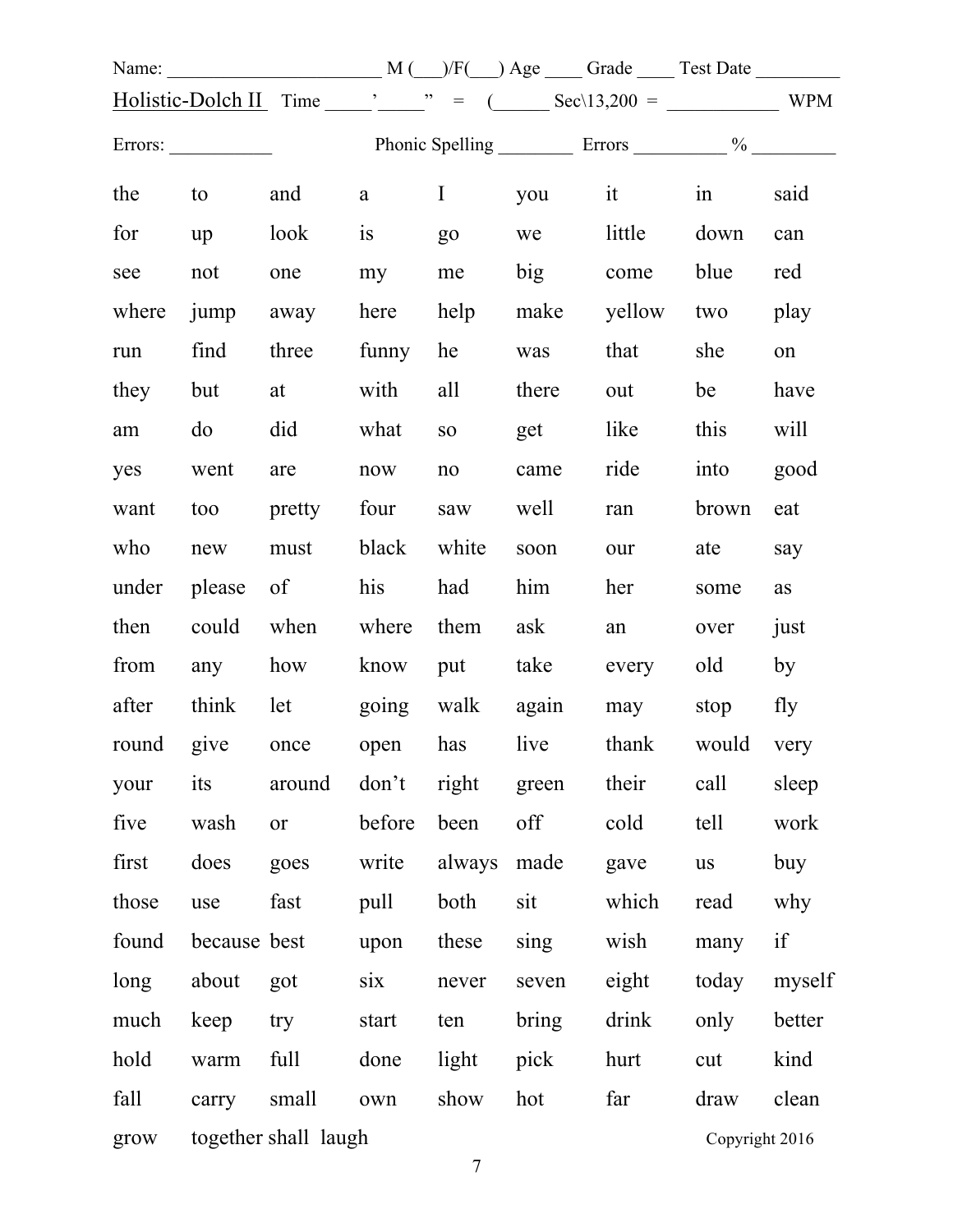|            |        | Phonetic-Flesch II Time $\frac{1}{\sqrt{2}}$ $\frac{1}{\sqrt{2}}$ = $\frac{1}{\sqrt{2}}$ Sec\13,200) = $\frac{1}{\sqrt{2}}$ WPM |             |                 |        |             |                |       |
|------------|--------|---------------------------------------------------------------------------------------------------------------------------------|-------------|-----------------|--------|-------------|----------------|-------|
|            |        | Errors Spell-Corrected 1.1 Phonics Efficiency 6. Slow-Down 1.1 %                                                                |             |                 |        |             |                |       |
| dig pass   |        | men mass                                                                                                                        |             | fuss fill       |        |             | Jill Ned       | beg   |
| jam        | Ann    | Nat                                                                                                                             |             | win gas         | yell   | wig         | mud            | rob   |
| Tim        | pan    | rip                                                                                                                             | mug         | pad             | fig    | $\log$      | Ted            | den   |
| nod        | bed    | set                                                                                                                             | web         | hug             | lid    | rib         | nap            | muff  |
| fog        | mill   | sell                                                                                                                            | sob         | pup             | well   | Gus         | ten            | tap   |
| moss       | dad    | sop                                                                                                                             | Dan         | map             | pet    | hen         | $\sin$         | jazz  |
| bit        | hum    | fib                                                                                                                             | doll        | Ed              | bib    | jet         | hip            | kept  |
| ring       | notch  | crack                                                                                                                           | thrash      | test            | chink  | glad pond   |                | slot  |
| tax        | stub   | fins                                                                                                                            | whisk       | melt            | clap   |             | prompt thrill  | step  |
| chunk      | mush   | trip                                                                                                                            | clip        | mask            | brat   | bangs masks |                | frog  |
| drink      | block  |                                                                                                                                 | punch strap | mend            | monk   | bugs ash    |                | grunt |
| camp sand  |        | gang                                                                                                                            | ink         | spit            | cuffs  | much mink   |                | sled  |
| dress wept |        | scat                                                                                                                            | switch      | chick           | wax    | sing        | hunt           | chop  |
| branch     | hills  | facts                                                                                                                           |             | lend hops       | mist   |             | shrub gulps    | drift |
|            |        | snag quench sketch patch moth slip grip hints damp                                                                              |             |                 |        |             |                |       |
| flint      | lifts  | dash                                                                                                                            | strip       | crib            | nest   | long        | brink          | lumps |
| cloud      | storm  | reap                                                                                                                            | moist       | broil           | curl   | thaw        | charm          | peach |
| sound      | lord   | bound                                                                                                                           | stir        | foil            | leaf   | birch       | squeal         | corn  |
| fort       | chart  | proud                                                                                                                           | lark        | jar             | ground | veal        | roof           | brawl |
| Ma         | launch | Roy                                                                                                                             | girl        | beast           | drawn  | torn        | down           | float |
| hound      | talk   | soot                                                                                                                            | spout       | ouch            | slow   | street      | draw           | farm  |
| cork       | bar    | fir                                                                                                                             | Paul        | c <sub>00</sub> | pout   | spook       | sheep          | wheat |
| cool       | boost  | sweet                                                                                                                           | beam        | loin            | paw    | chirp       | shark          | crook |
| clamp      | flap   | hand                                                                                                                            | trap        | grip            | shrug  | print       | tramp          | press |
| drill      | grill  | flash                                                                                                                           |             |                 |        |             | Copyright 2016 |       |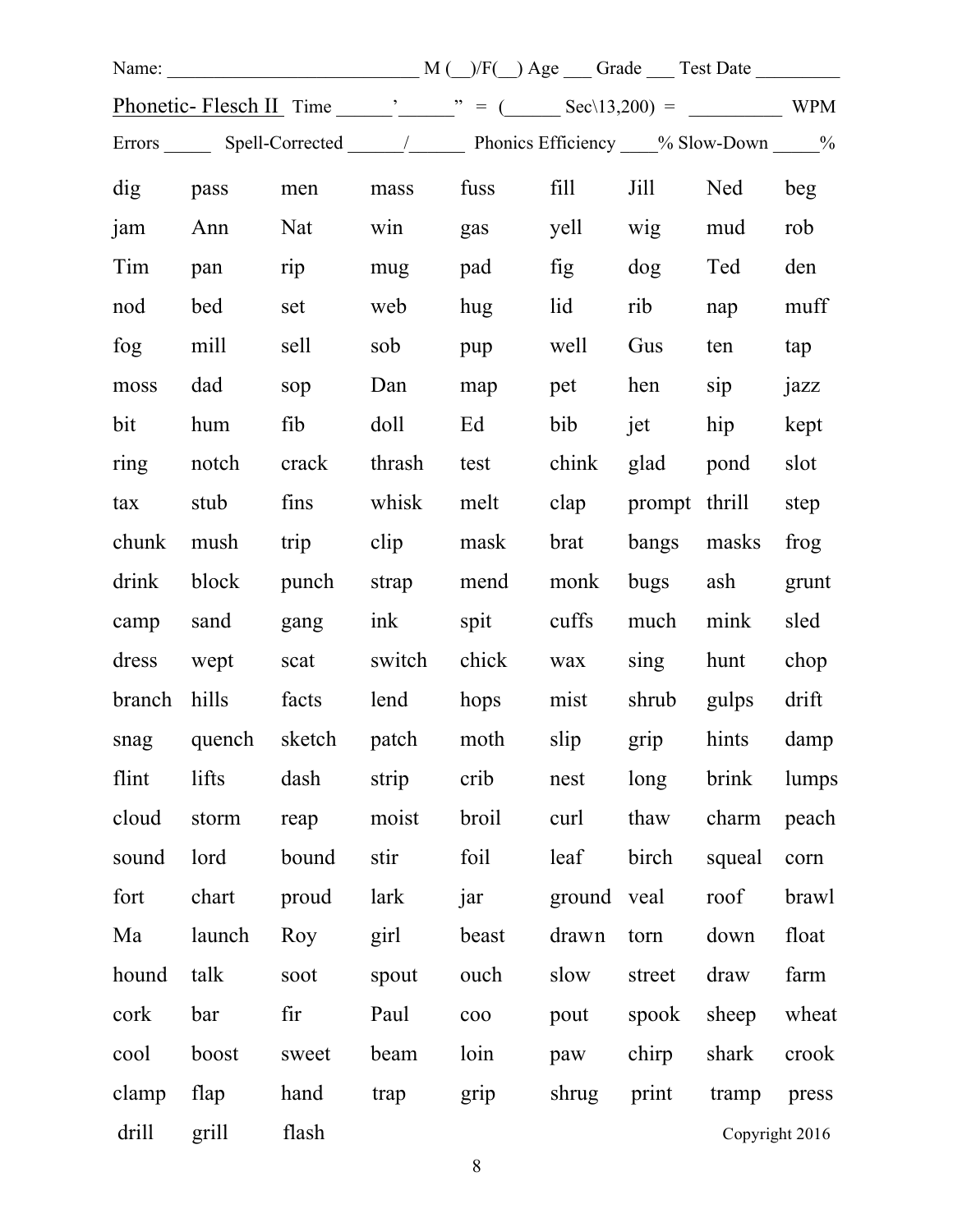| Name: |      |      | Grade: |                          |  | Boy or Girl          |            |  |
|-------|------|------|--------|--------------------------|--|----------------------|------------|--|
| Age   | Date | Time |        | $\overline{\phantom{1}}$ |  | $\text{Sec})/9000 =$ | <b>WPM</b> |  |
|       |      |      |        |                          |  | Errors               |            |  |
|       |      |      |        |                          |  |                      |            |  |

Vote I

One last time: vote

 Please vote for the people who are going to run the school. Go and vote.

 If today is Tuesday and you have not voted, please go vote now.

 This vote is important. It is not important because the people running for office send you lots of material to get your vote. It is not important because there are a lot of people running for office. It is not important because they are spending a lot of money to get the job. It is important because you need to make sure that the best people get elected. You want good people over the schools. Your job as a voter is to vote.

 It is bad when people do not vote. It is your job to make sure that good people run the schools. We do not want bad people running the schools. Please help us now. Please!

<sup>(150</sup> words, 14 sentences, 10.4 words per sentence, 3.9 characters per word, Flesch-Kincaid Grade Level 4.2) Written by Donald L. Potter 5/12/03.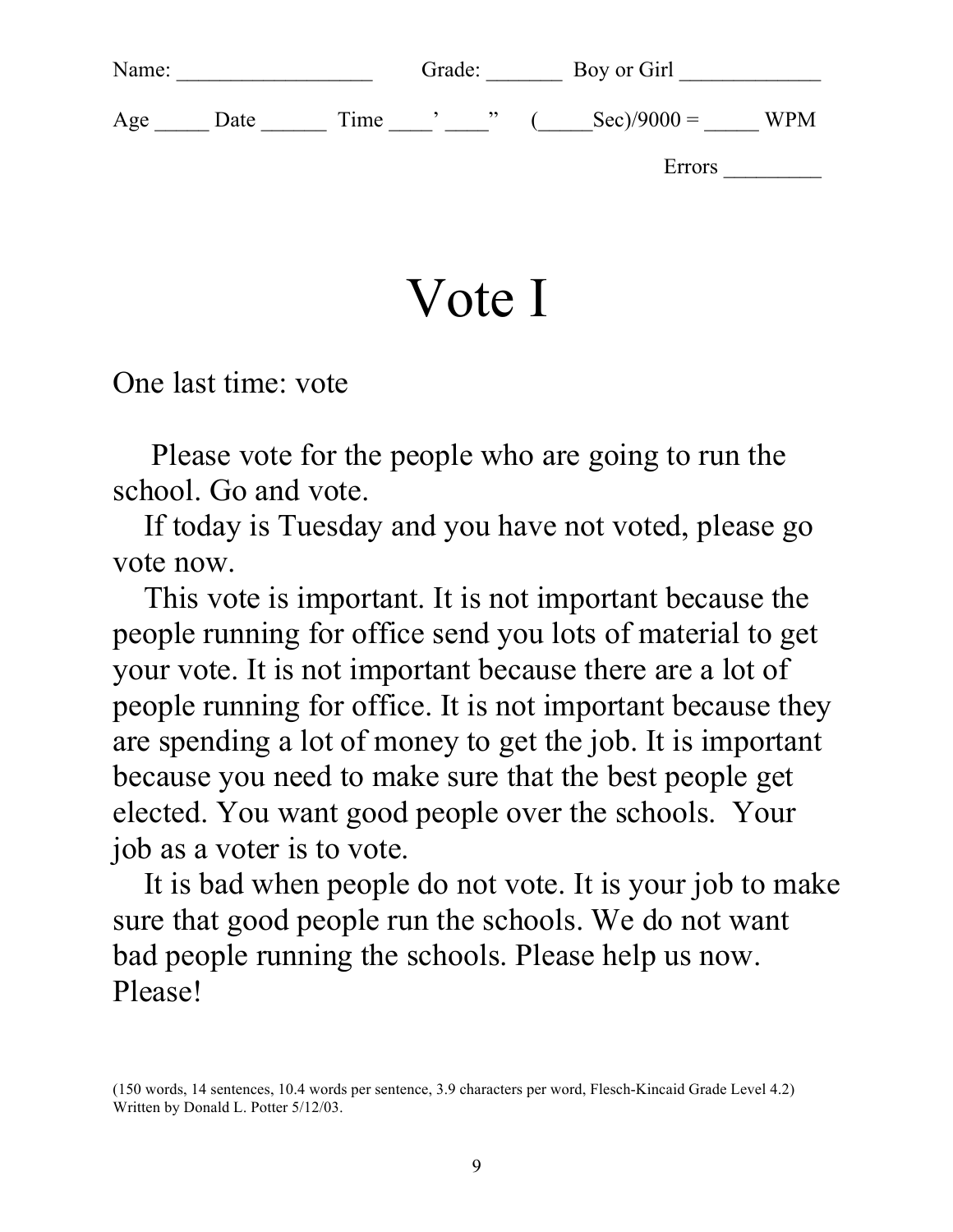| Name: |      |      | Grade: |                          | Boy or Girl          |            |
|-------|------|------|--------|--------------------------|----------------------|------------|
| Age   | Date | Time |        | $\overline{\phantom{1}}$ | $\text{Sec})/9000 =$ | <b>WPM</b> |
|       |      |      |        |                          | Errors               |            |
|       |      |      |        |                          |                      |            |

# Vote II

One last time: vote.

 The board of education election and the party primary election is tomorrow. Make sure you vote.

 For some readers of this newspaper, it may already be Tuesday when you find time to read this far. If any registered voter reading this hasn't voted, drop everything and go to the polls.

 This election is an important one. Not because of the volume of promotional material, or the number of candidates, or the amount of money spent, but because of the solemn responsibility voters bear to select the best people available to carry out serious duties of government.

 It is perhaps the most vital component of our national heritage, the democratic challenge to elect our government. What a shame it is when governing bodies are chosen by a minority of the voters! Make sure this election is a valid reflection of public will. Do your part. Go vote.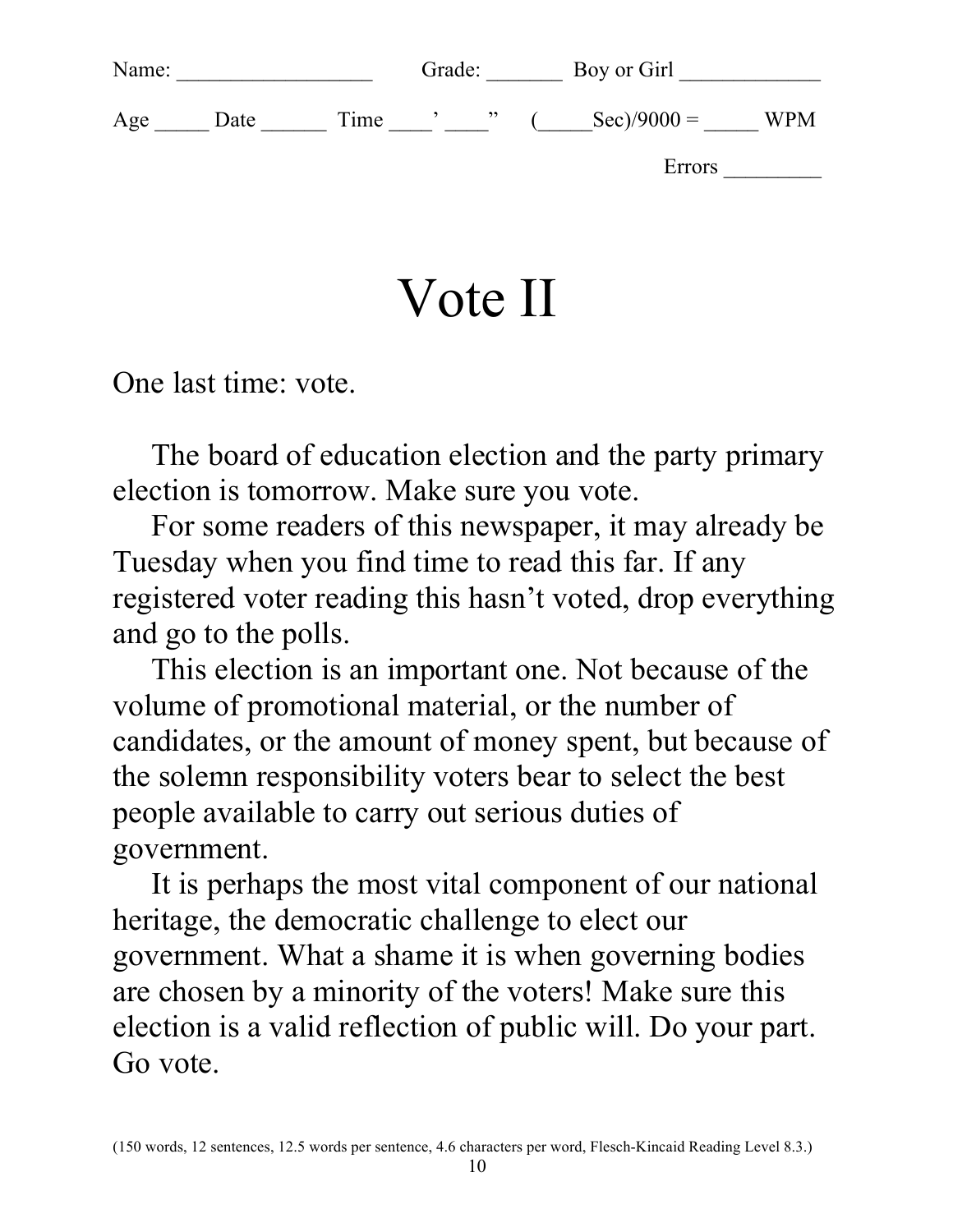# **Note from Internet Publisher: Donald L. Potter**

# February 14, 2016

**The purpose of this revision** of the late Edward Miller' *Miller Word Identification Assessment* is to strengthen the test by conforming it to the popular Dolch Sight Word List. Mr. Miller stated that it might be beneficial to use the specific sight words that the students were memorizing at their schools in place of the Holistic List he created by putting the 210 words in Dr. Seuss's *The Cat in the Hat* in alphabetical order. This revision simply substitutes the Dolch List words for the Dr. Seuss List words. I increased the Level 2 lists to 220 words in order to include all the Dolch List words.

**Origin of Dr. Seuss Books:** Dr. Seuss' books were specially designed sight-word readers, composed almost entirely of sight words in a list developed by Phyllis Cerf for the Random House children's early readers. Mr. Miller surmised that students who learned to read with Seuss' books might develop what he called a "holistic reflex" to identify words by shapes rather than the syllabic sound structure (phonics). He further surmised that once a holistic reflex was developed it might interfere with later attempts to teach children to read accurately and fast (automatically) with phonics.

**Blumenfeld's Discovery:** Mr. Samuel Blumnfeld had demonstrated in his 1973 *The New Illiterates* that students who were taught with the look-and-say (Dick and Jane) readers were very likely to develop a habit of guessing words in stories from a memorized context base of sight words. He came to this logical conclusion after doing a detailed investigation of the Dick and Jane Teacher's Manuals.

**Miller's Question:** Mr. Miller was confronted with the question of why some children seemed to have a holistic reflex before going to school and receiving look-and-say instruction. As he investigated the matter, he discovered that the popular Dr. Seuss books were actually look-and-say readers. Phyllis Cerf of Random House provided Dr. Seuss with a list of sight words from which to develop his readers. In essence, the children were receiving look-and-say instruction on their parents' laps as they listened to the stories and viewed the pictures and words.

**Miller's MWIA Level 1**: Mr. Miller created an assessment comparing how students read the 50 words in Dr. Seuss' *Green Eggs and Ham* with how they read 50 one-syllable regular phonics words from the first 16 phonics exercises in Rudolf Flesch's 1955 *Why Johnny Can't Read*. He called this the Miller Word Identification Assessment Level 1. I have published two revisions: One for Dolch and one for Fry.

**Miller's MWIA Level 2:** This test is similar to the Level 1 assessment but it is longer, and I believe more informative. For this test he compared how students read the 210 words in *The Cat in the Hat* with their performance on 210 once-syllable phonetically regular words from the first 38 Exercises in Flesch's book. By contrasting the students' abilities to read these lists of words, he developed a profile of the students' preferred word identification strategies.

**What Miller Discovered:** Miller's test thorough substantiated his hypothesis that children taught sightwords first would develop a holistic word identification strategy, identifying words inaccurately from the outward shape of the word coupled with context guessing rather than reading accurately from the syllabic sound structure of the spoken word. This holistic reflex (right brain) conflicted with the development of a phonic reflex (left brain). Miller made early use of Sperry's split-brain research.

**Our Confirmation**: I have given well close to 1000 of Miller's assessments over a period of thirteen years. I have mountains of scores that thoroughly vindicates Mr. Miller's theory. I have both before and after intervention assessments coupled with my 1987 *Riverside Informal Reading Inventory*. I am a teacher and tutor, not a trained scientist of statistician. Nothing would please me more than to have Mr. Miller's test put to the most thorough and rigorous evaluation possible. We would be delighted for some young graduate student to do a PhD level investigation and evaluation of the test.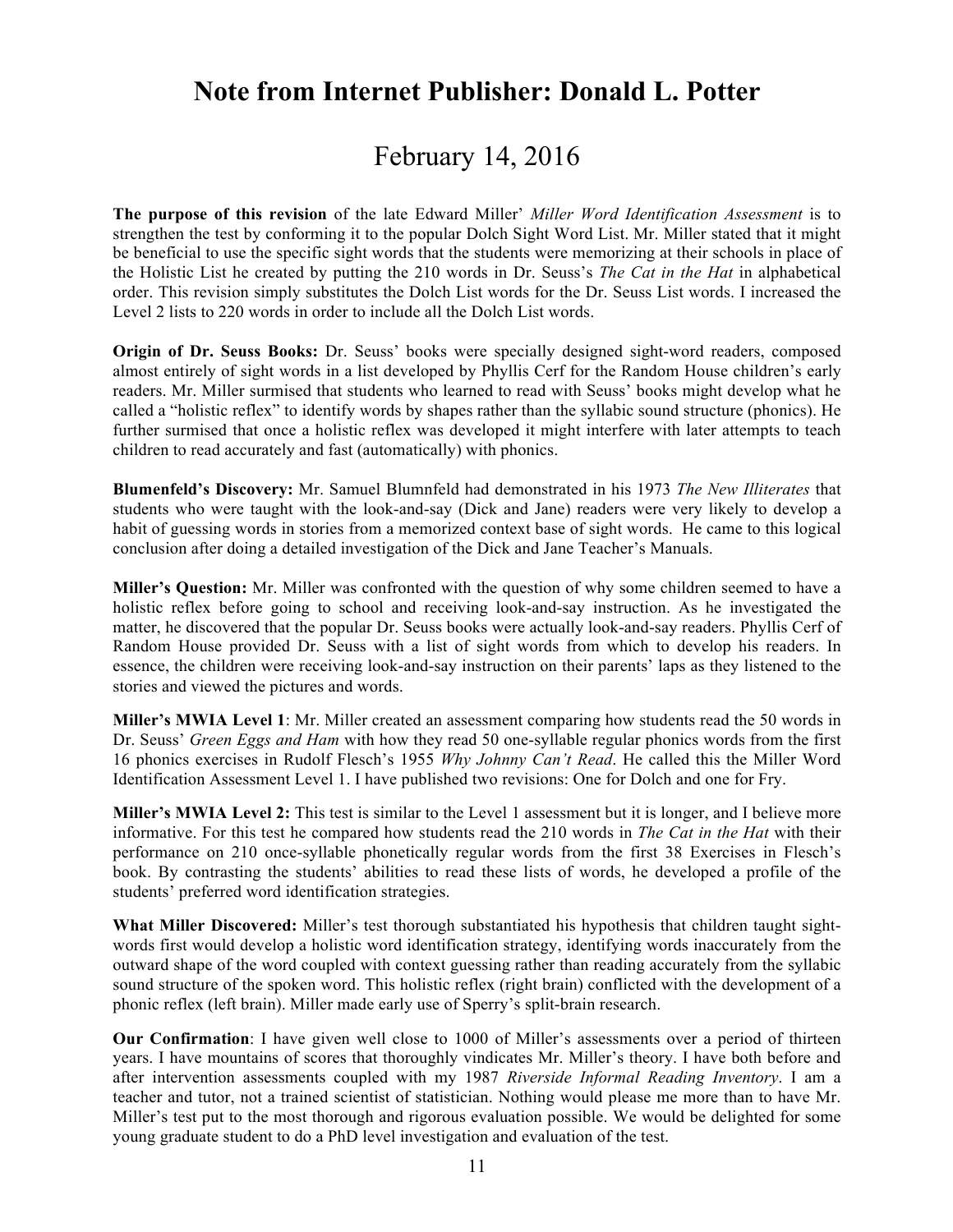**Miller's Intervention:** Mr. Miller not only developed an assessment for what he aptly called "artificially induced whole word dyslexia," but he also developed an intervention that has proven highly effective. It was on March 11, 2003 that I contacted Mr. Miller by phone to him about his assessment. That is a historical date for me because it was a turning point in my work with children with reading problems. Mr. Miller explained to me that he used Rudolf Flesch's 72 Exercises in the back of Rudolf Flesch's 1955 *Why Johnny Can't Read and what you can do about it*.

**Miller's Procedures:** Mr. Miller told me he worked with two students at a time, one on his right hand and the other on his left. He had one student read two columns from Flesch, then Miller read the middle column, and the other student would read the two remaining columns.

**My Flesch Research:** After taking with Mr. Miller, I did a thorough analysis of Flesch's method of teaching reading with phonics. The results are on my Flesch Audio Page. I immediately began using Flesch's Exercises to help students overcome their whole-word guessing habit. The success of the method has been confirmed by the changes in reading behaviors on the MWIA, my reading inventories, and students overall success with reading assignments in school.

Lessons Learned: The most important lesson learned is that how a student is first taught to read determines, in large part, how they will read the rest of their lives. The alphabet and phonics needs to be taught first if we expect students to identify words automatically and accurately from the syllabic sound structure of words (objective readers) rather than inaccurately from the outward shape of the words and unreliable context clues (subjective readers).

**Blend Phonics Timed Fluency Drills:** In June of 2016, I refined Miller's method of curing artificially induced whole-word dyslexia by creating drills similar to Rudolf Flesch's phonics exercises, that Mr. Miller used. I added the Precision Teaching timed fluency development technique to make the instruction more scientific. Encouragement to develop my own materials came from Kathy Alfke who had extensive experience with Gus Enderlin's Victory Drill Book high-speed phonics.

#### **Two Phases of Beginning Reading Instruction:**

- 1. The Letter Name Phase is best taught with my *Alphabet Tapping Exercise* and *Alphabet Flashcards,* available for free from my website. The students should also learn to write the letters with my *Shortcut to Manuscript* or *Shortcut to Cursive*.
- 2. The Letter Sound Phase can be taught with a number of good phonics-first programs such as *Blumenfeld's Alpha-Phonics* by the late Samuel L. Blumenfeld or Flesch's 72 Exercises in his *Johnny*. I highly recommend my paperback edition of Hazel Loring's 1980 *Reading Made Easy with Blend Phonics for first grade*, which was designed with whole class instruction in mind. *The Phonovisual Charts* are a handy aid, of which I make constant use.

**Invitation to Research:** Nothing would please me more than for some intrepid researcher to put Mr. Miller's theory of artificially induced dyslexia, his MWIA, and intervention procedures to the severest test possible. In the meantime, teachers, tutors, and parents are welcome to make use of the test and draw their own conclusions.

Last edited on 6/10/16. www.donpotter.net and www.blendphonics.org

The following Addendum is a version of the MWIA Level I for testing students who have been taught the Fry 1000 Instant Words with whole word memorization.